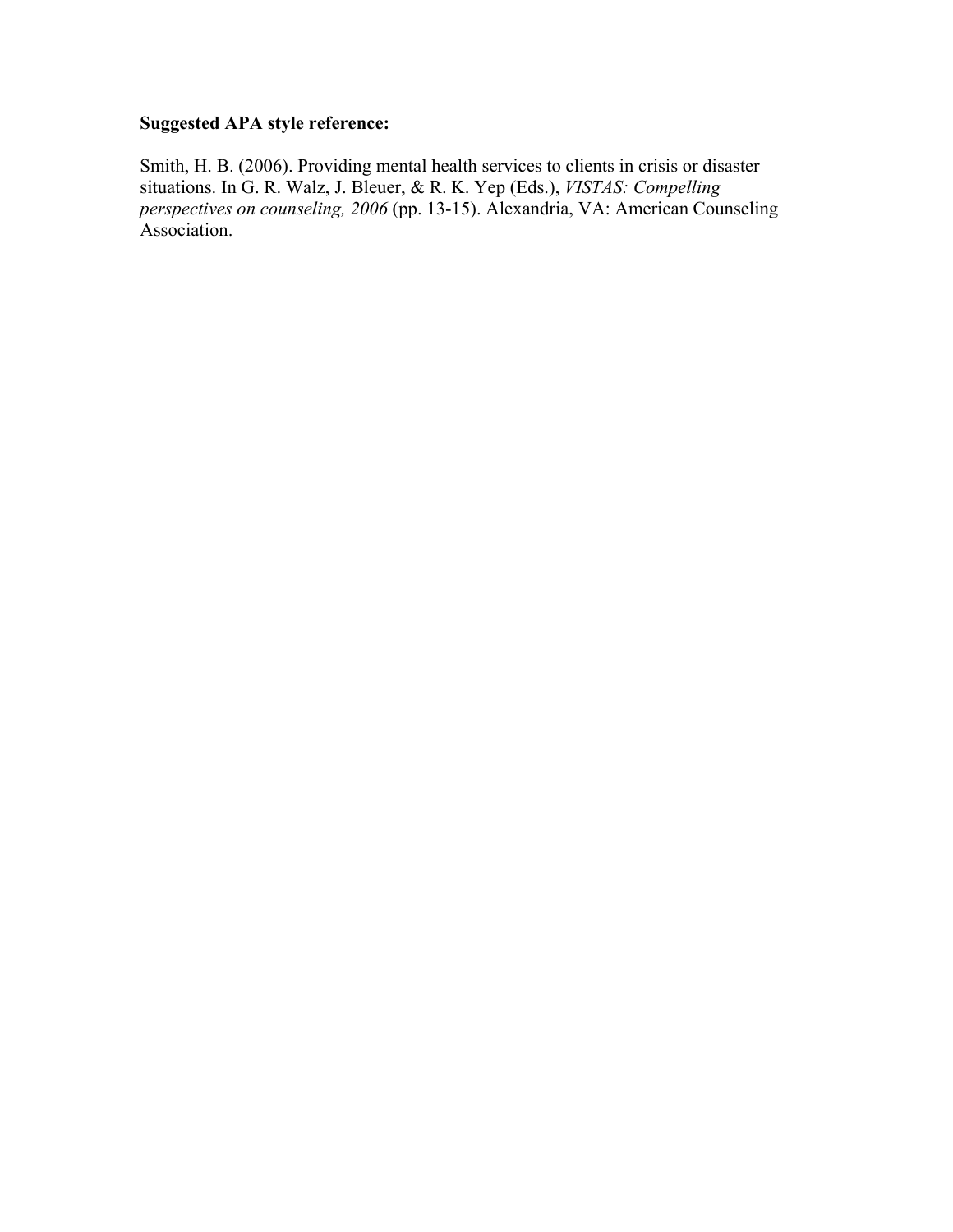### *Article 3*

# **Providing Mental Health Services to Clients in Crisis or Disaster Situations**

### *Howard B. Smith*

Theories of crisis intervention are often traced back to the Cocoanut Grove fire in Boston in 1942. The Cocoanut Grove nightclub was the scene of a tragic fire in which nearly 500 individuals lost their lives. Eric Lindemann treated many of the survivors and soon discovered several similarities in their emotional suffering and needs. Based on this discovery, he began to formulate a theory of normal grief patterns. Gerald Caplan worked with the Cocoanut Grove fire survivors also (Collins & Collins, 2005) and, added to that experience, was his work with families who found themselves facing crises at the Harvard Public Health Family Guidance Center where he and Howard Parad identified five elements that influenced the families' ability to cope with crisis events. This ultimately led them to define the elements that constituted a crisis. Those five elements were that (1) the stressful event poses a problem which is, by definition, insoluble in the immediate future; (2) the problem overtaxes the psychological resources of the family, since it is beyond their traditional problem-solving methods; (3) the situation is perceived as a threat or danger to the life goals of the family members; (4) the crisis period is characterized by tension which mounts to a peak, then falls; and (5) the crisis situation awakens unresolved key problems for both the near and distant past (Parad & Caplan, 1960, pp. 11–12).

The argument can be made that today we live in a very troubled world. Terrorist attacks have hit major cities around the world leaving deep and profound scars on the psyches of many innocent people. Individuals suffer personal tragedy and loss all the time. While the effects of these personal crises are nonetheless painful or traumatic for the individual, the disasters that occur on a larger scale may need a somewhat different approach from the mental health professional. In the case of the individual or personal crisis, as traumatic as it may be for the individual, that individual's environment, save for the precipitating crisis event or loss, remains relatively constant prior, during, and following the event. In the case of a huge disaster, the environment could best be described as chaotic. There is interplay between that chaotic and devastated

environment, in which large numbers of people are impacted, and the individuals involved. Not only is their personal world being shaken and in a state of upheaval but everything with which, and everyone with whom, they come into contact is altered or traumatized as well. This has the effect of exacerbating the impact of the individual's experience.

James and Gilliland (2005) defined crisis as "…a perception or experiencing of an event or situation as an intolerable difficulty that exceeds the person's current resources and coping mechanisms" (p. 3). This definition can be applied to both of the scenarios just described. In essence, to distinguish between a personal crisis and a disaster, and to push their definition just a bit, a disaster could be defined as that event or situation (as mentioned) magnified or equal to more than the number of individuals reacting to the event.

There are several levels of coping response. Three are presented here for the sake of brevity. First, most individuals experiencing a crisis or a disaster will cope effectively and in a healthy and normal fashion. What they fail to understand is that their reaction, while extremely uncomfortable, unpleasant, and perhaps even frightening, is a normal reaction to an abnormal situation, that is, the crisis or disaster event. Many may even gain strength from the experience and a new appreciation for themselves with an enhanced selfconcept. To be sure, this added strength will not come immediately but rather only upon reflection and perhaps with a bit of help from a mental health professional.

Second, there is a smaller group that will survive (i.e., get through the event), but in order to do so, they must block the event from their awareness. When this occurs there is a reasonable likelihood that if they face another crisis or disaster in the future, the unfinished business that they have buried relative to the first event will not only resurface but also serve to exacerbate their reaction to the current situation. Further, the composite of these two events will continue to be problematic for them until they come to grips with them and put them in their proper perspective. They may benefit from the services of a mental health professional.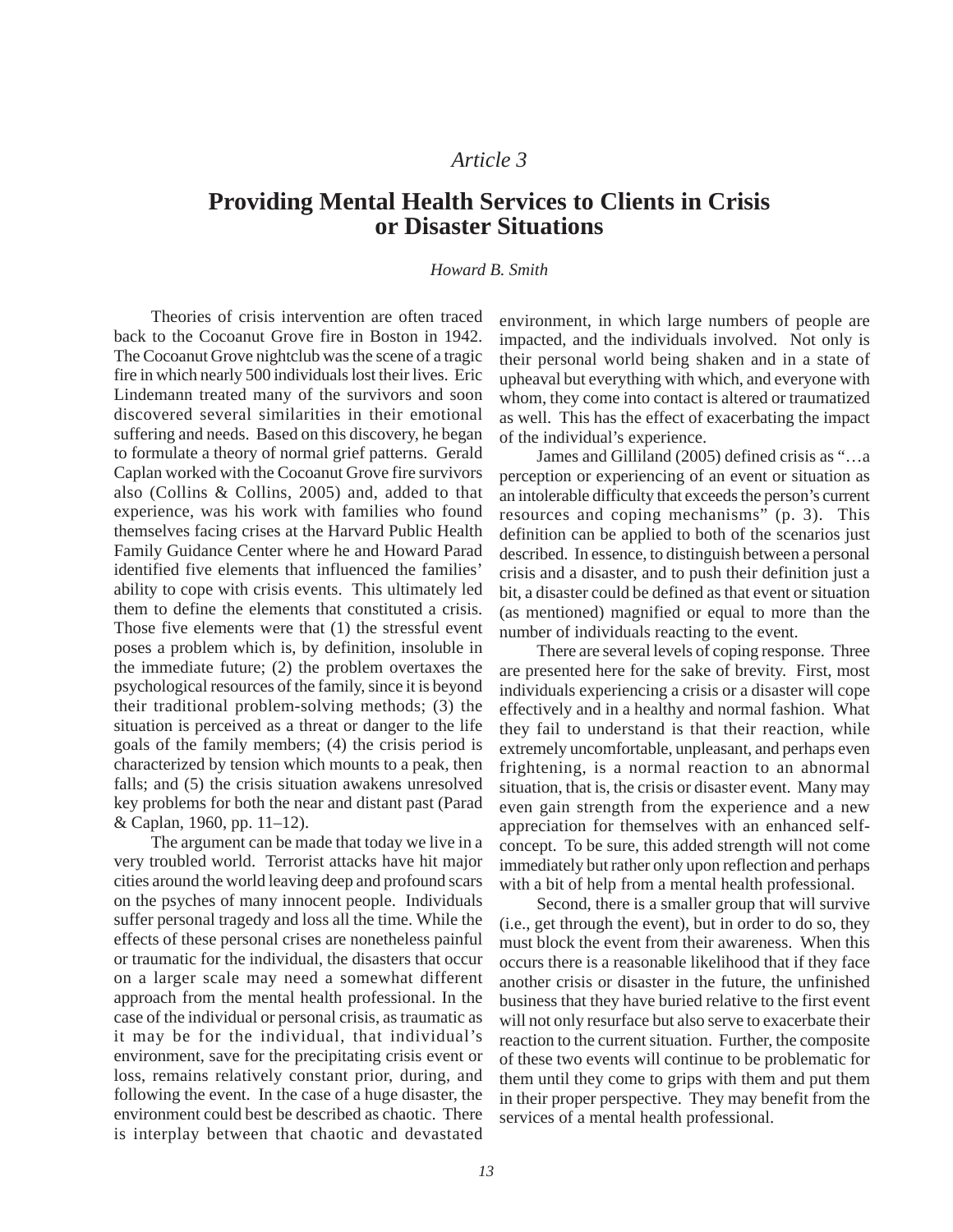Third, there are individuals who simply do not possess the coping ability to handle the crisis and are incapable of proceeding without the therapeutic assistance of mental health professionals. Their resilience may have become so eroded that they do not have the confidence to move forward on their own. Or, it may be due to their physical, mental, or emotional limitations.

There are many factors that influence an individual's response to a crisis or disaster. A little over 10 years ago, the American Red Cross (1995) identified some of these factors in broad terms. They noted that the nature of the event itself is one factor. Was the event man-made or natural in origin? What time of day did it occur? Did it come with a warning or without? How long did it last? These are questions that need to go into the overall assessment of the individual's response.

Another factor that influences the individual's response to a crisis or disaster is the individual him- or herself. What was their general state of emotional and physical health at the time of the occurrence? What type of social support system do they have in place? What has their previous exposure to crises or disasters been like? What are the demographics that describe this individual, such as age, physical abilities, financial situation, and issues of diversity? These factors must be assessed as well.

Other factors that influence the individual's reaction to the disaster or crisis have to do with the nature of the community. This area of concern raises questions such as the density of the population and number of people who are or could be impacted, the community's politics, the size of the community itself, the response resources available, and the history of that particular community relative to previous disasters.

Due to these general types of reactions and influencing factors, accurate assessment of the crisis or disaster client is of extreme importance. Myer (2001) differentiated five approaches to assessment. The first is *diagnostic assessment,* which looks for symptoms that are present to infer the presence of disease or disorder. This approach has also been referred to as the medical model. The second is *standardized testing assessment,* which involves a fixed process of administering selected standardized tests and develops a profile that identifies weaknesses and/or strengths. Another name for this might be the psychological approach. Third is *symptom assessment,* which simply identifies symptoms that may require further assessment or treatment that is most often used to screen clients and is useful in that it only requires a few minutes. Fourth, *psychological history assessment* describes the developmental, psychological, and social history of the client and is most often used to assist the provider in gaining an understanding of the client from a psychological perspective within the environmental context. This approach could be called the social work model.

Fifth, Myer described *crisis assessment,* which focuses on the client's current level of functioning and gathers information regarding the crisis or disaster situation with the goal of assisting the client in mobilizing his or her resources to get through the immediate crisis. What makes this model unique is that the first four models described are used to make recommendations for future use. Crisis assessment gathers information for immediate use by the client.

Crisis assessment must be ongoing to monitor the clients' reactions to determine what level of intervention is needed. It can be assumed that the understanding gained through this assessment model should precede and guide the efforts of the mental health professional to facilitate change in his or her clients (Collins & Collins, 2005). In crisis intervention, the urgency of quick and accurate assessment is paramount. A mental health provider must often evaluate a client's reaction and initiate treatment in a matter of a few minutes (Myer, 2001). Faulty assessment can lead to ineffective helping and even serve to worsen the client's condition (Hoff, 1995; James & Gilliland, 2005).

Myer (2001) noted that the mental health professional may well be in greater risk of making faulty assessment decisions due to the nature of the disaster setting. Being distracted by the environment and the shear massive need for services by so many clients can take the clinician's mind off the client at hand. The practitioner may also fall into the trap of having "heard the exact same problem so many times" and therefore offer preordained treatment as opposed to really hearing that particular client. The practitioner may be so overwhelmed by the situation and tremendous need that he or she is not aware of his or her own limitations in terms of energy and ability to focus. In addition, there is always the issue of the mental health professional who has little if any training in crisis intervention.

Perhaps the most frequent error in clinical judgment of a practitioner who is poorly trained in this area is to "pathologize" the clients. To be sure, the reactions of clients may be acute, may interfere with day-to-day functioning, and are uncomfortable and unnerving to say the least, given the disaster event; however, they are feelings, both physical and emotional, that one would expect following traumatization. Carried to the extreme, one outcome of poor assessment is overhospitalization (Hoff, 1995). Shapiro and Koocher (1996) have cautioned us that a basic assumption in crisis intervention is that most reactions